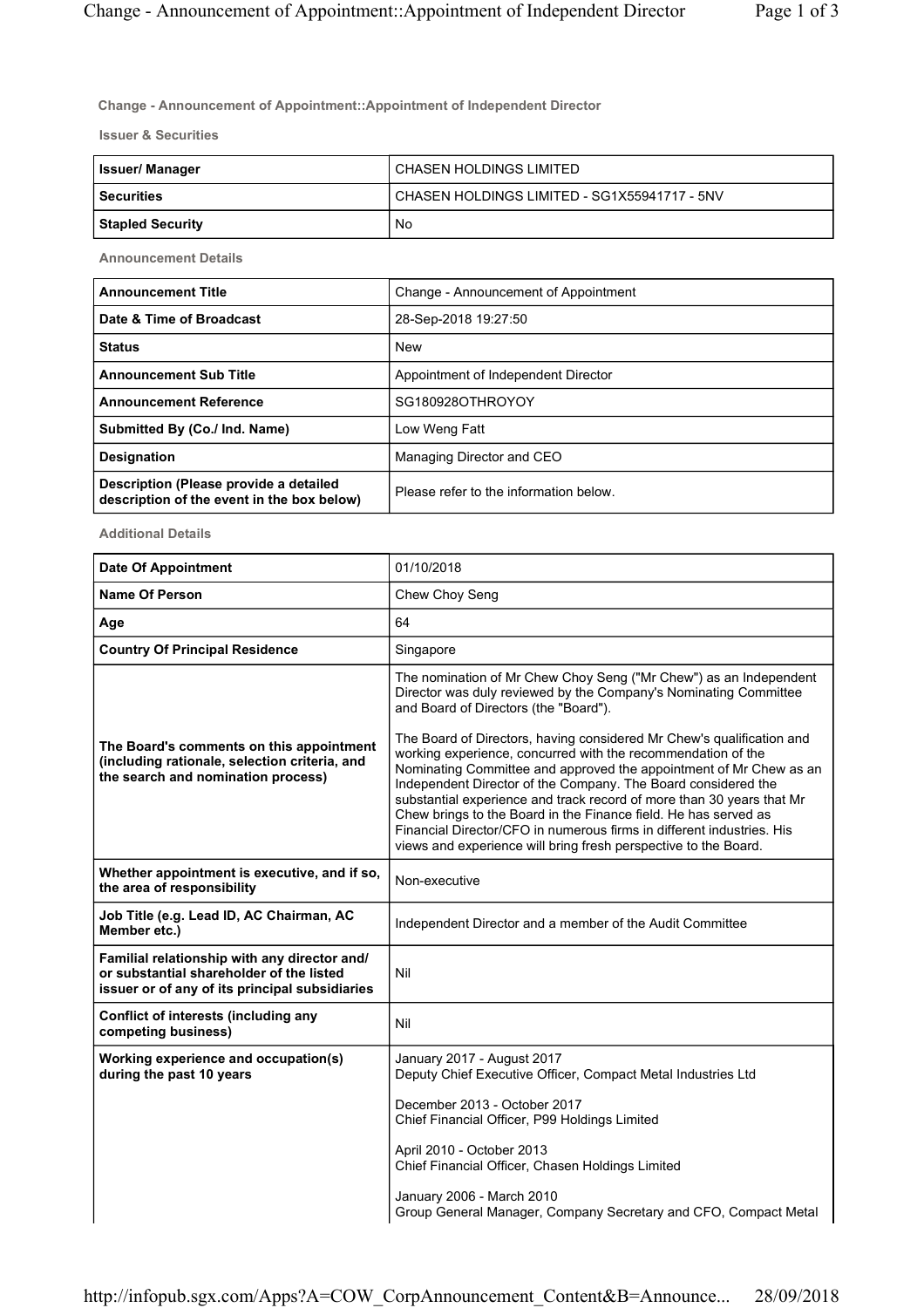|                                                                                                                                                                                                                                                                                                                                                                                                                                                                                                                                                                                                                                                                                     | Industries Ltd                   |
|-------------------------------------------------------------------------------------------------------------------------------------------------------------------------------------------------------------------------------------------------------------------------------------------------------------------------------------------------------------------------------------------------------------------------------------------------------------------------------------------------------------------------------------------------------------------------------------------------------------------------------------------------------------------------------------|----------------------------------|
| Undertaking submitted to the listed issuer in<br>the form of Appendix 7.7 (Listing Rule 704<br>(7)) Or Appendix 7H (Catalist Rule 704(6))                                                                                                                                                                                                                                                                                                                                                                                                                                                                                                                                           | Yes                              |
| Shareholding interest in the listed issuer<br>and its subsidiaries?                                                                                                                                                                                                                                                                                                                                                                                                                                                                                                                                                                                                                 | No                               |
| # These fields are not applicable for announcements of appointments pursuant to Listing Rule 704 (9) or Catalist<br>Rule 704 (8).                                                                                                                                                                                                                                                                                                                                                                                                                                                                                                                                                   |                                  |
| Past (for the last 5 years)                                                                                                                                                                                                                                                                                                                                                                                                                                                                                                                                                                                                                                                         | Liten Logistics Services Pte Ltd |
| Present                                                                                                                                                                                                                                                                                                                                                                                                                                                                                                                                                                                                                                                                             | Nil                              |
| (a) Whether at any time during the last 10<br>years, an application or a petition under any<br>bankruptcy law of any jurisdiction was filed<br>against him or against a partnership of<br>which he was a partner at the time when he<br>was a partner or at any time within 2 years<br>from the date he ceased to be a partner?                                                                                                                                                                                                                                                                                                                                                     | No                               |
| (b) Whether at any time during the last 10<br>years, an application or a petition under any<br>law of any jurisdiction was filed against an<br>entity (not being a partnership) of which he<br>was a director or an equivalent person or a<br>key executive, at the time when he was a<br>director or an equivalent person or a key<br>executive of that entity or at any time within<br>2 years from the date he ceased to be a<br>director or an equivalent person or a key<br>executive of that entity, for the winding up or<br>dissolution of that entity or, where that<br>entity is the trustee of a business trust, that<br>business trust, on the ground of<br>insolvency? | No                               |
| (c) Whether there is any unsatisfied<br>judgment against him?                                                                                                                                                                                                                                                                                                                                                                                                                                                                                                                                                                                                                       | No                               |
| (d) Whether he has ever been convicted of<br>any offence, in Singapore or elsewhere,<br>involving fraud or dishonesty which is<br>punishable with imprisonment, or has been<br>the subject of any criminal proceedings<br>(including any pending criminal proceedings<br>of which he is aware) for such purpose?                                                                                                                                                                                                                                                                                                                                                                    | No                               |
| (e) Whether he has ever been convicted of<br>any offence, in Singapore or elsewhere,<br>involving a breach of any law or regulatory<br>requirement that relates to the securities or<br>futures industry in Singapore or elsewhere,<br>or has been the subject of any criminal<br>proceedings (including any pending criminal<br>proceedings of which he is aware) for such<br>breach?                                                                                                                                                                                                                                                                                              | No                               |
| (f) Whether at any time during the last 10<br>years, judgment has been entered against<br>him in any civil proceedings in Singapore or<br>elsewhere involving a breach of any law or<br>regulatory requirement that relates to the<br>securities or futures industry in Singapore<br>or elsewhere, or a finding of fraud,<br>misrepresentation or dishonesty on his part,<br>or he has been the subject of any civil<br>proceedings (including any pending civil<br>proceedings of which he is aware) involving<br>an allegation of fraud, misrepresentation or<br>dishonesty on his part?                                                                                          | No<br>No                         |
|                                                                                                                                                                                                                                                                                                                                                                                                                                                                                                                                                                                                                                                                                     |                                  |